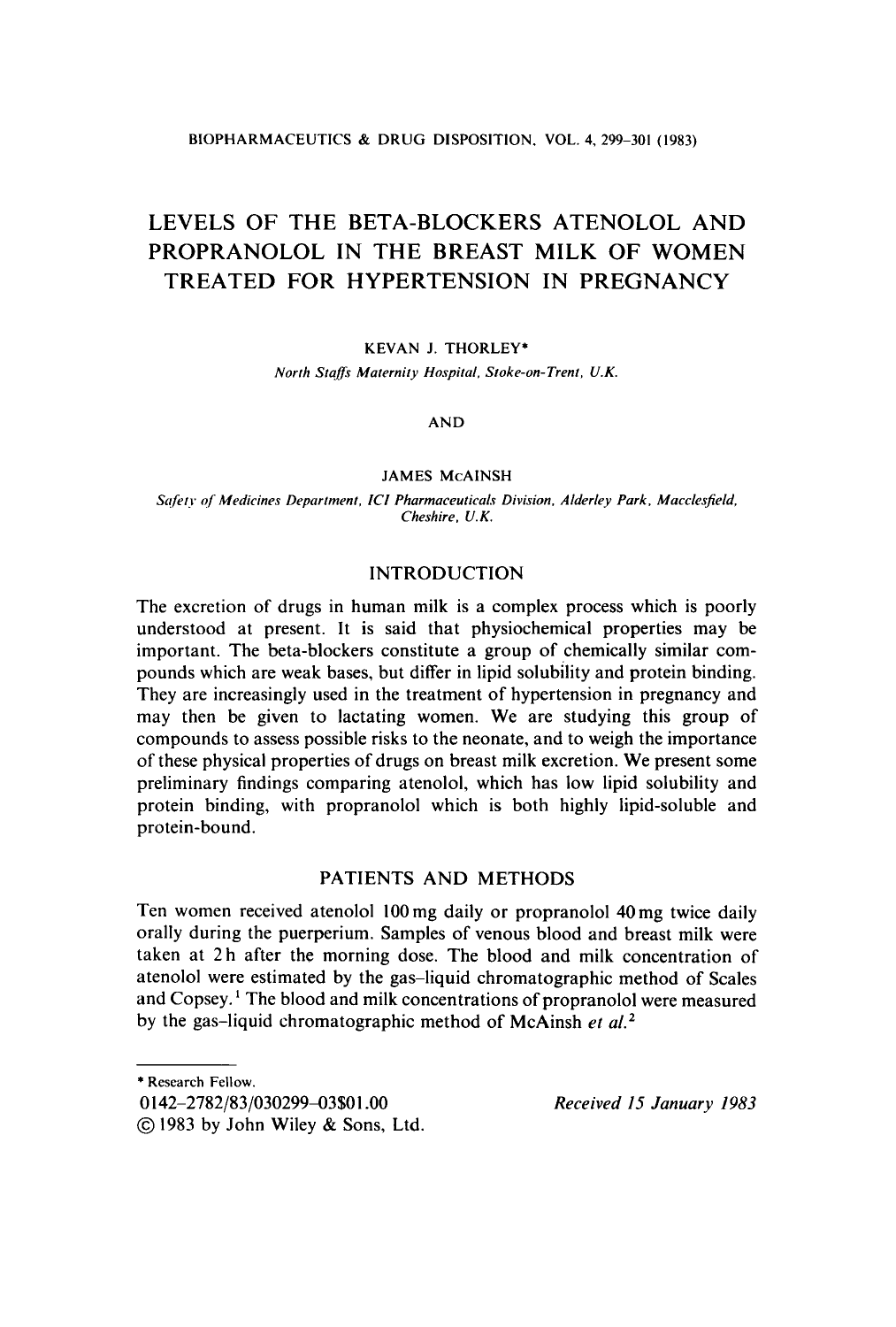## RESULTS

The pH of the milk samples ranged from 7.33 to 7.82 (mean 7.54, S.D.  $\pm$  0.19). The systemic blood and breast milk levels of the drugs are shown in Table 1. The mean blood/milk ratios were 1.3 : **1** for atenolol and 2.0 : 1 for propranolol. None of the babies showed any clinical signs of beta-blockade.

Table I. Breast milk and systemic blood levels of atenolol **(A)** and propranolol **(P)** (ngml ') 2h after oral dosing with I00 **mp** of atenolol and 40 mg of propranolol

| Concentration (ngm $l^{-1}$ ) |      |      |       |         |
|-------------------------------|------|------|-------|---------|
| Patient                       | Drug | Milk | Blood | Ratio   |
| 1                             | A    | 380  | 860   | 2.3     |
| 2                             | A    | 1040 | 640   | 0.6     |
| $\overline{\mathbf{3}}$       | A    | 440  | 760   | 1.7     |
| 4                             | A    | 530  | 450   | 0.8     |
| 5                             | A    | 760  | 850   | $1-1$   |
| Mean                          |      | 630  | 712   | $1-3$   |
| S.D.                          |      | 271  | 171   | 0.7     |
| S.E.                          |      | 121  | 77    | 0.3     |
| 6                             | P    | 35   | 95    | $2 - 7$ |
| 7                             | P    | 36   | 83    | 2.3     |
| 8                             | P    | 16   | 31    | 1.9     |
| 9                             | P    | 35   | 36    | $1-0$   |
| 10                            | P    | 14   | 27    | 1.9     |
| Mean                          |      | 27   | 54    | $2 - 0$ |
| S.D.                          |      | 11   | 32    | 0.6     |
| S.E.                          |      | 5    | 14    | 0.3     |

#### DISCUSSION

Assuming a milk intake by the neonate of 500ml per day, the maximum daily dose of atenolol received by the baby would be approximately 0.3 mg per day, and of propranolol 0.01 mg per day.

Atenolol seems to be distributed between blood and milk in approximately equal proportions whereas propranolol is found at about half of its blood level in milk. The levels of atenolol are considerably lower than those found by Liedholm *et al.*<sup>3</sup> Our levels were measured when maximum maternal blood concentrations would be expected. There seems to be considerable variation in milk levels of atenolol, which may be explained by maternal factors rather than physicochemical properties of the drug. This observation is confirmed in a further study using a new method of estimation of the drug in very small milk samples, developed at Guy's Hospital Poisons Unit and using high-performance liquid chromatography **(HPLC).4** This method allows more